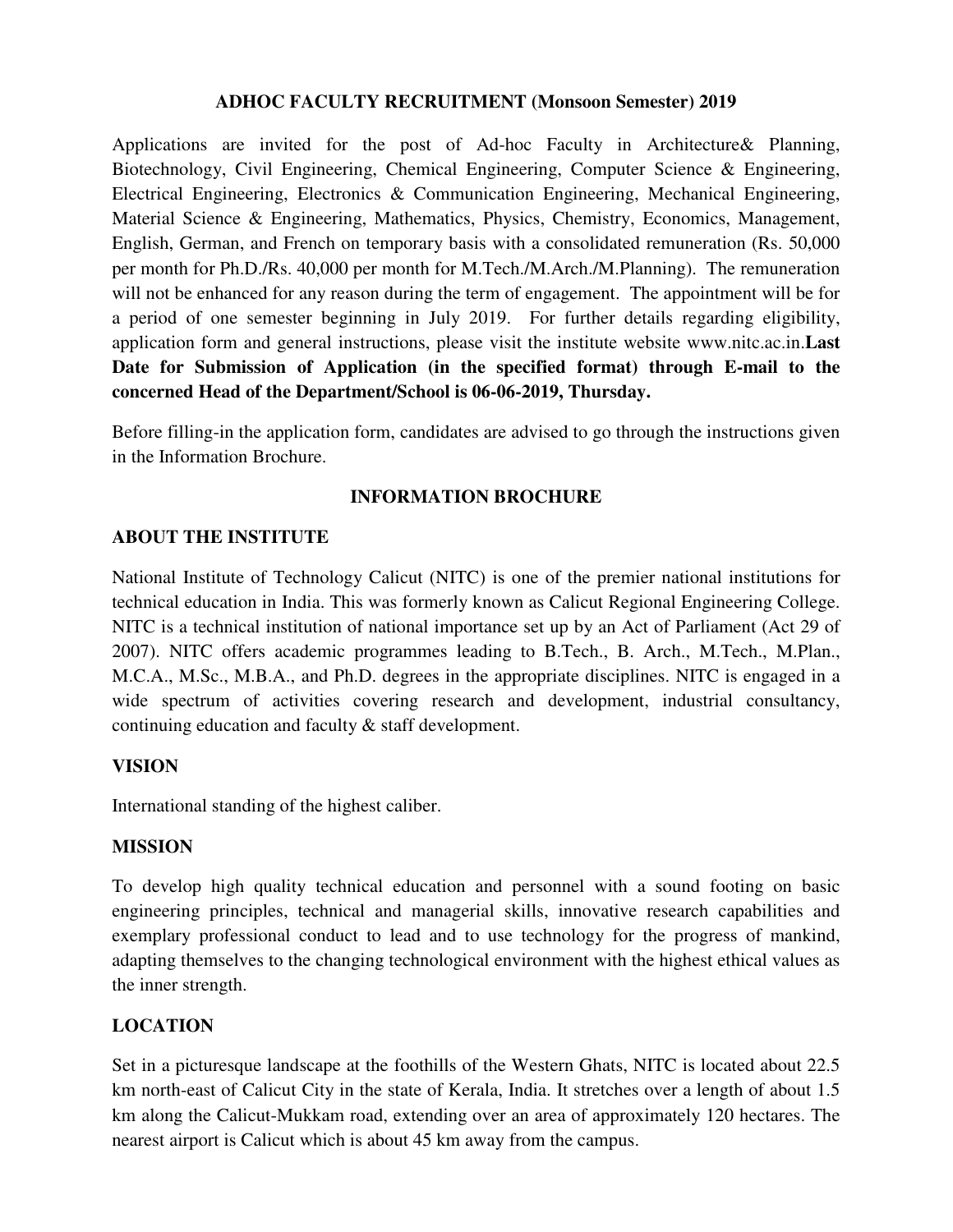# **INFRASTRUCTURE FACILITIES**

The Institute has well equipped library, computer centre, seminar halls, lecture hall complexes, various laboratories in different departments, workshops, hostels for accommodating students, quarters/apartments for faculty and staff, health care centre and adequate facilities for sports, games and co-curricular activities. The main computer centre, which is open 24 hours a day, has all the relevant software packages and latest computers with internet facilities. To provide service to the campus residents, State Bank of India, Post Office, Canteen& Co-operative Store are also functioning in the campus.

# **GENERAL INFORMATION FOR APPLICATION TO ADHOC FACULTY**

- Applications in the specified format (available at **www.nitc.ac.in** ) and sent by e-mail to the concerned Head of the Department/School will only be considered.
- The last date for online application is **06-06-2019**.
- Reservations are applicable as per Govt. of India norms.
- Mere eligibility will not vest any right on any candidate for being called for interview. In all matters, the decision of the institute will be final.
- Canvassing in any manner would entail disqualification of the candidature.
- **Shortlisted candidates for interview will be intimated though email/mobile only. No separate call letter for interview will be issued.**
- The shortlisted candidates are requested to report to the Head of the Department/School for Interview as per the date mentioned against their respective Department/School. During the interview, candidates may be asked to give a presentation on a topic in their area of specialization (no power point presentation).
- No request for change of interview schedule shall be entertained.
- No TA/DA shall be payable and the candidates are required to make necessary boarding and lodging arrangements on their own. If necessary, the candidates may have to be available for interview for one more day.
- **Selected candidates will be informed by e-mail/mobile and they are expected to join immediately, preferably by 22ndJuly 2019.**
- Candidates who have completed Ph.D./M.Tech./M.Arch./M. Plan. in the academic year 2018-19 have to produce the Provisional Degree Certificate at the time of interview, failing which they will not be considered for interview.
- The candidates shortlisted for interview are required to bring the following documents in original for verification along with a copy of the application and one set of self-attested photocopy of the certificates and two latest passport size photographs.
	- (i) Valid Photo-ID
	- (ii) Date of birth certificate
	- (iii) All academic / professional certificates (Mark lists of all semesters/years and Degree/Provisional certificate of Ph.D., PG, and UG Programmes undergone)
	- (iv) Caste certificate (SC / ST / Non-creamy layer OBC certificate obtained on or after 01- 04-2019) from a competent authority (not below the rank of a Tahsildar).
	- (v) Experience certificate
	- (vi) Re-prints of research publications
	- (vii) Any other information related to eligibility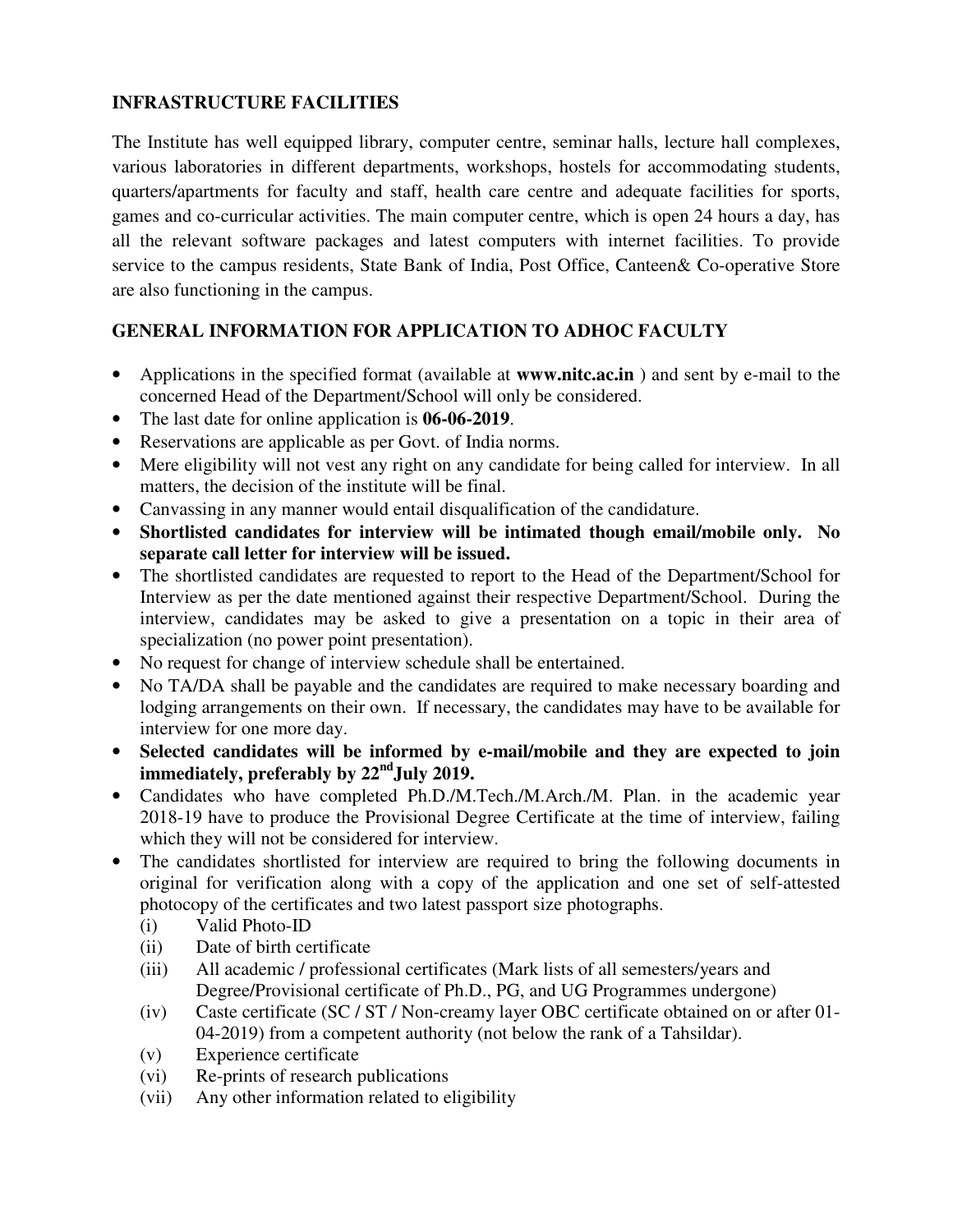- Applications without complete information/supporting documents at the time of verification will be rejected.
- If a candidate wishes to apply for more than one Department/School, separate applications need to be submitted.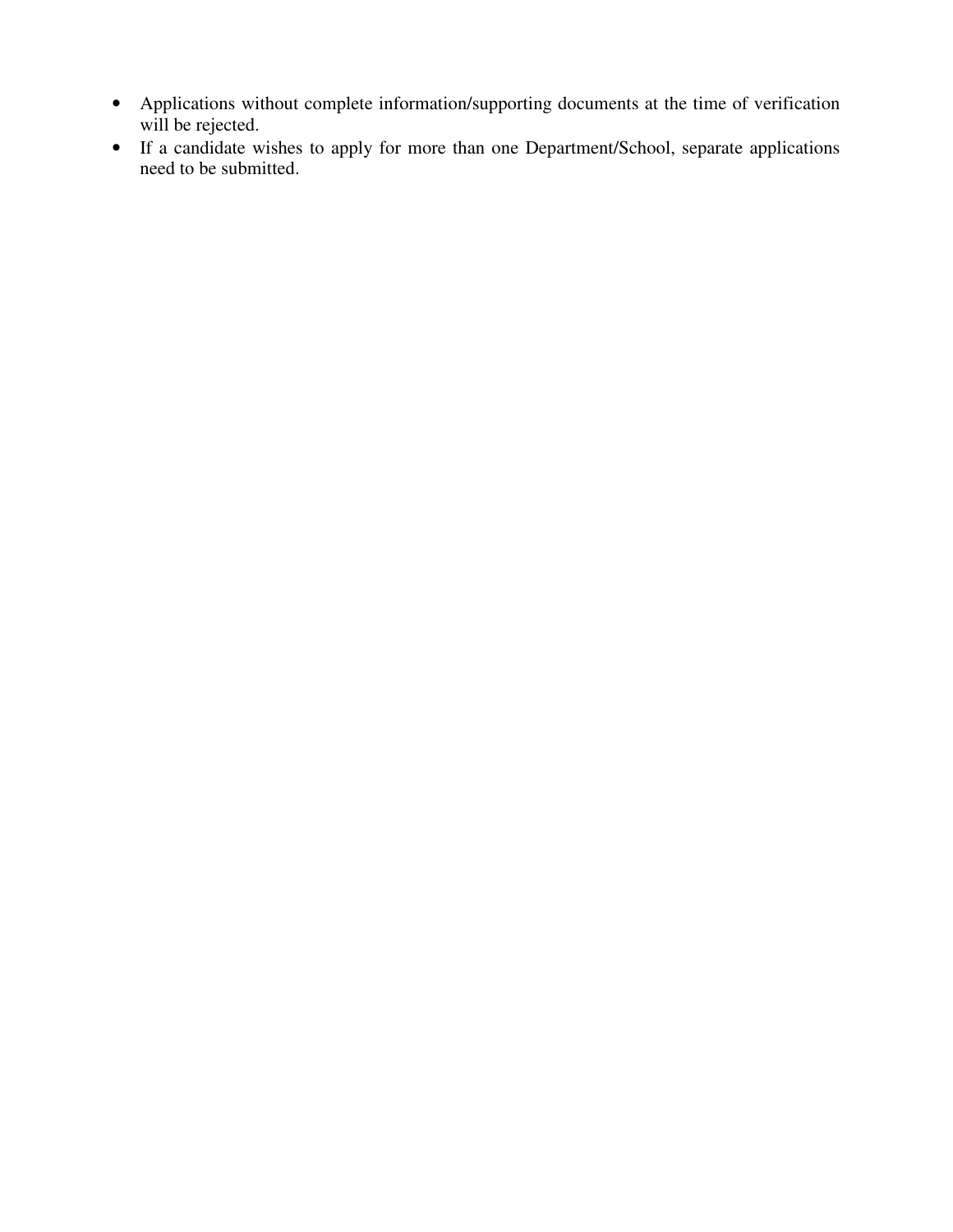# **Details of Ad-hoc Faculty required for the Monsoon Semester – 2019**

| Sl.<br>No.     | <b>Department</b>                               | HOD's E-mail ID        | <b>Number</b><br>of Ad-hoc<br>Faculty<br><b>Required</b> | Qualification                                                                                                                                                                                                                                                                                                                         |
|----------------|-------------------------------------------------|------------------------|----------------------------------------------------------|---------------------------------------------------------------------------------------------------------------------------------------------------------------------------------------------------------------------------------------------------------------------------------------------------------------------------------------|
| 1              | Architecture and<br>Planning                    | hodarc@nitc.ac.in      | 14                                                       | Ph.D./M. Arch./M. Tech./Master of Town Planning<br>after a full time B. Arch degree with first Class both at<br>UG and PG Level (60% or 6.5/10 CGPA).<br>Ph.D./M. Tech./M. Plan after a full time B. Techin Civil<br>Engg. degree with first Class both at UG and PG Level<br>(60% or 6.5/10 CGPA).                                   |
| 2              | Civil Engineering                               | civilhod@nitc.ac.in    | 11                                                       | Ph.D. / M. Tech. in Civil Engineering (Structural<br>engineering, Transportation Engineering, Geotechnical<br>Engineering, Water Resources Engineering,<br>Environmental Engineering, Geomatics, Building<br>construction & Technology, Offshore structures). First<br>Class both at UG and PG Level (60% or 6.5/10 CGPA).            |
| $\overline{3}$ | Chemical<br>Engineering                         | hodchemical@nitc.ac.in | 03                                                       | Ph.D. / M. Tech. Chemical Engineering and B. Tech.<br>Chemical Engineering. First Class both at UG and PG<br>Level (60% or 6.5/10 CGPA).                                                                                                                                                                                              |
| 4              | <b>Computer Science</b><br>and Engineering      | hodcsed@nitc.ac.in     | 14                                                       | Ph.D. / M. Tech. in Computer Science and Engineering<br>or equivalent after a professional Bachelors Degree of 4<br>or more years duration in the relevant branch of<br>Engineering. First Class both at UG and PG Level<br>(60% or 6.5/10 CGPA).                                                                                     |
| 5              | Electrical<br>Engineering                       | hodeed@nitc.ac.in      | 13                                                       | Ph.D. / M. Tech. (Power Systems/Power<br>Electronics/Instrumentation & control/ Industrial power<br>& Automation/HV Eng. or any other equivalent/relevant<br>specialization in the field of Electrical Engineering).<br>First Class both at UG and PG Level (60% or 6.5/10)<br>CGPA).                                                 |
| 6              | Electronics and<br>Communication<br>Engineering | hodeced@nitc.ac.in     | 06                                                       | Ph.D. / M. Tech. (Signal Processing/<br>Telecommunication/VLSI Design and<br>Microelectronics/Electronic Design and<br>Technology/Antenna Theory and Microwave Engg. or<br>any other equivalent specialization) after completing<br>regular full-time B.Tech degree. First Class both at<br>B.Tech and PG Level (60% or 6.5/10 CGPA). |
| 7              | Mechanical<br>Engineering                       | hodmed@nitc.ac.in      | 18                                                       | Ph.D. / M. Tech. (Manufacturing, Thermal, Design,<br>Industrial Engineering & Management). First Class<br>both at UG and PG Level (60% or 6.5/10 CGPA).                                                                                                                                                                               |
| 8              | Mathematics                                     | hodmaths@nitc.ac.in    | 11                                                       | Ph.D. in Mathematics/Statistics. First Class both at UG<br>and PG Level (60% or 6.5/10 CGPA). Those who have<br>submitted Ph. D thesis can also apply.                                                                                                                                                                                |
| 9              | Physics                                         | hodphysics@nitc.ac.in  | 01                                                       | Ph.D./M. Tech. in Electronics. First Class both at UG<br>and PG Level (60% or 6.5/10 CGPA).                                                                                                                                                                                                                                           |
|                |                                                 |                        | 01                                                       | Ph.D. in Physics. (Optics/Photonics/Materials Science).<br>First Class both at UG and PG Level (60% or 6.5/10)<br>CGPA).                                                                                                                                                                                                              |
|                |                                                 |                        | 01                                                       | Ph.D. in Nuclear Physics/M. Tech in Nuclear<br>Engineering. First Class both at UG and PG Level<br>(60% or 6.5/10 CGPA).                                                                                                                                                                                                              |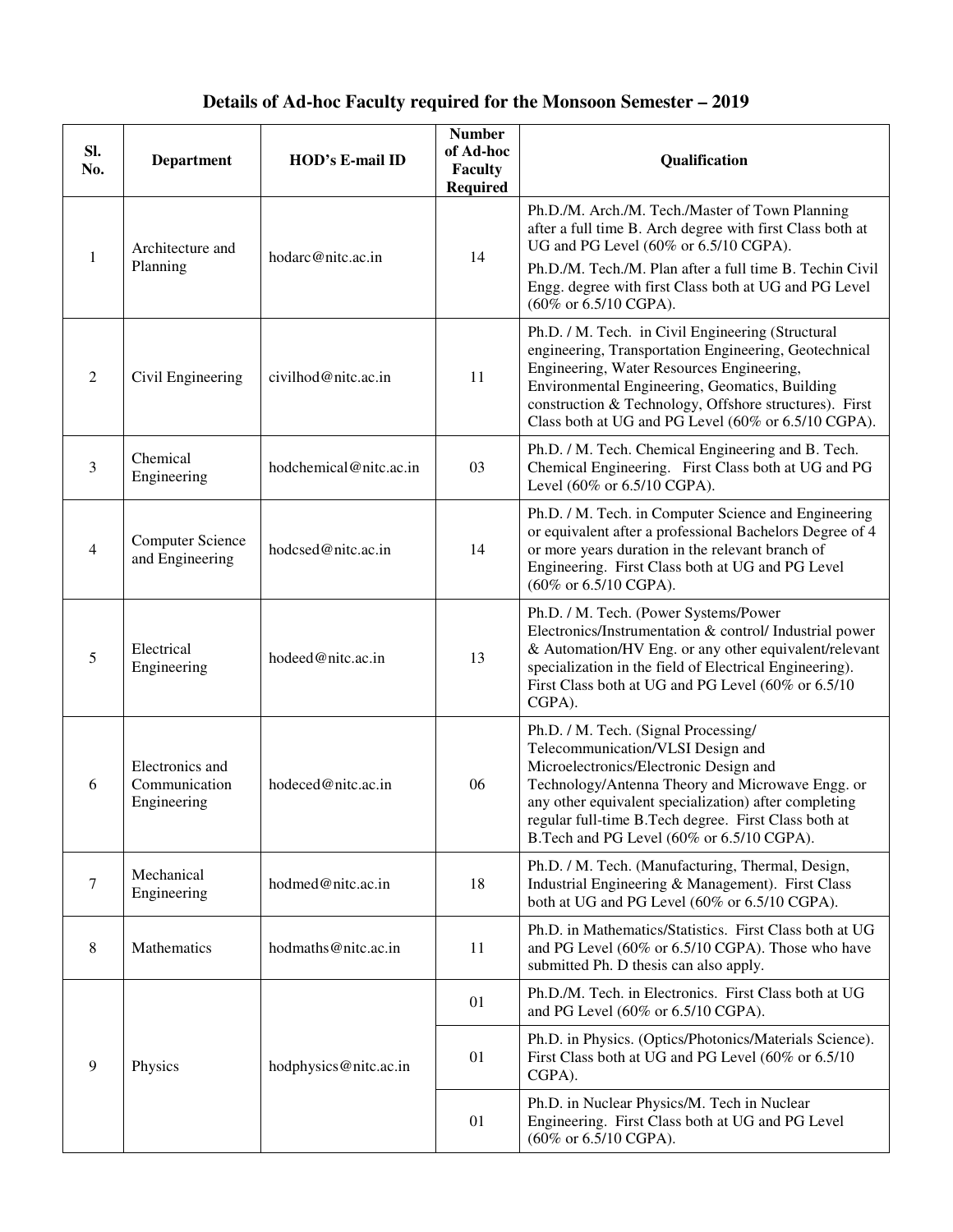|    |                            |                         | 01           | Ph.D./M. Tech. in Computer Science preferably with<br>data processing and machine interfacing specialization.<br>First Class both at UG and PG Level (60% or 6.5/10)<br>CGPA).     |
|----|----------------------------|-------------------------|--------------|------------------------------------------------------------------------------------------------------------------------------------------------------------------------------------|
| 10 | Chemistry                  | hodchemistry@nitc.ac.in | 04           | Ph.D. in Chemistry. First Class both at UG and PG<br>Level (60% or 6.5/10 CGPA).                                                                                                   |
| 11 | School of<br>Biotechnology | hodbiotech@nitc.ac.in   | 05           | Ph. D & M. Tech/M. ScBiotechnology. First Class both<br>at UG and PG Level (60% or 6.5/10 CGPA).                                                                                   |
| 12 | <b>SOMS: English</b>       | hodsoms@nitc.ac.in      | 1            | Ph.D. in English. First Class both at UG and PG Level<br>(60% or 6.5/10 CGPA). Those who have submitted Ph.<br>D. thesis can also apply.                                           |
|    | Economics                  |                         | 3            | Ph.D. in Economics. First Class both at UG and PG<br>Level (60% or 6.5/10 CGPA). Those who have<br>submitted Ph. D. Thesis can also apply.                                         |
|    | Management                 |                         | $\mathbf{1}$ | Ph.D. in Management (Human Resources). First Class<br>both at UG and PG Level (60% or 6.5/10 CGPA).<br>Those who have submitted Ph. D Thesis can also apply.                       |
|    |                            |                         | $\,1\,$      | Ph.D/M. Tech in computer Science and Engg. or<br>equivalent. First Class both at UG and PG Level (60%<br>or 6.5/10 CGPA). Those who have submitted Ph. D<br>Thesis can also apply. |
|    |                            |                         | $\mathbf{1}$ | Ph.D/M. Tech in Industrial Engg. or equivalent. First<br>Class both at UG and PG Level (60% or 6.5/10 CGPA).<br>Those who have submitted Ph. D Thesis can also apply.              |
|    | German <sup>@</sup>        |                         | $\mathbf{1}$ | C2 Zertifikat Deutsch with post-graduation in any<br>stream/ a post-graduate (MA) in German, preferably<br>with two years of teaching experience                                   |
|    | French®                    |                         | $\mathbf{1}$ | C2 DALF (diplomeapprofondi de langue francaise) with<br>post-graduation in any stream/ a post-graduate (MA) in<br>French, preferably with two years of experience                  |
| 13 | <b>SMSE</b>                | hodsnst@nitc.ac.in      | 1            | Ph. D in Nano technology or related field with hands on<br>experience in SEM and AFM. First Class both at UG<br>and PG Level (60% or 6.5/10 CGPA).                                 |

\*For SC/ST candidates, 55% marks (CGPA 6/10) both at UG and PG Level.

# **DETAILS OF REMUNERATION**

| <b>Qualification</b>              | <b>Consolidated Remuneration per Month</b> |
|-----------------------------------|--------------------------------------------|
| Ph.D.                             | Rs. 50,000/-                               |
| M. Arch. / M. Tech. /M. Plan./MBA | $Rs.40,000/-$                              |

# **INTERVIEW SCHEDULE**

| Department/School                         | Date, Time of Interview and Venue                                        |
|-------------------------------------------|--------------------------------------------------------------------------|
| Civil Engineering                         |                                                                          |
| <b>Chemical Engineering</b>               | 04-07-2019, Thursday; 8.00 A.M.,<br>Office of the respective Head of the |
| Electronics and Communication Engineering |                                                                          |
| Mechanical Engineering                    |                                                                          |
| Mathematics                               | Department/School                                                        |
| School of Biotechnology                   |                                                                          |
| School of Material Science & Engineering  |                                                                          |